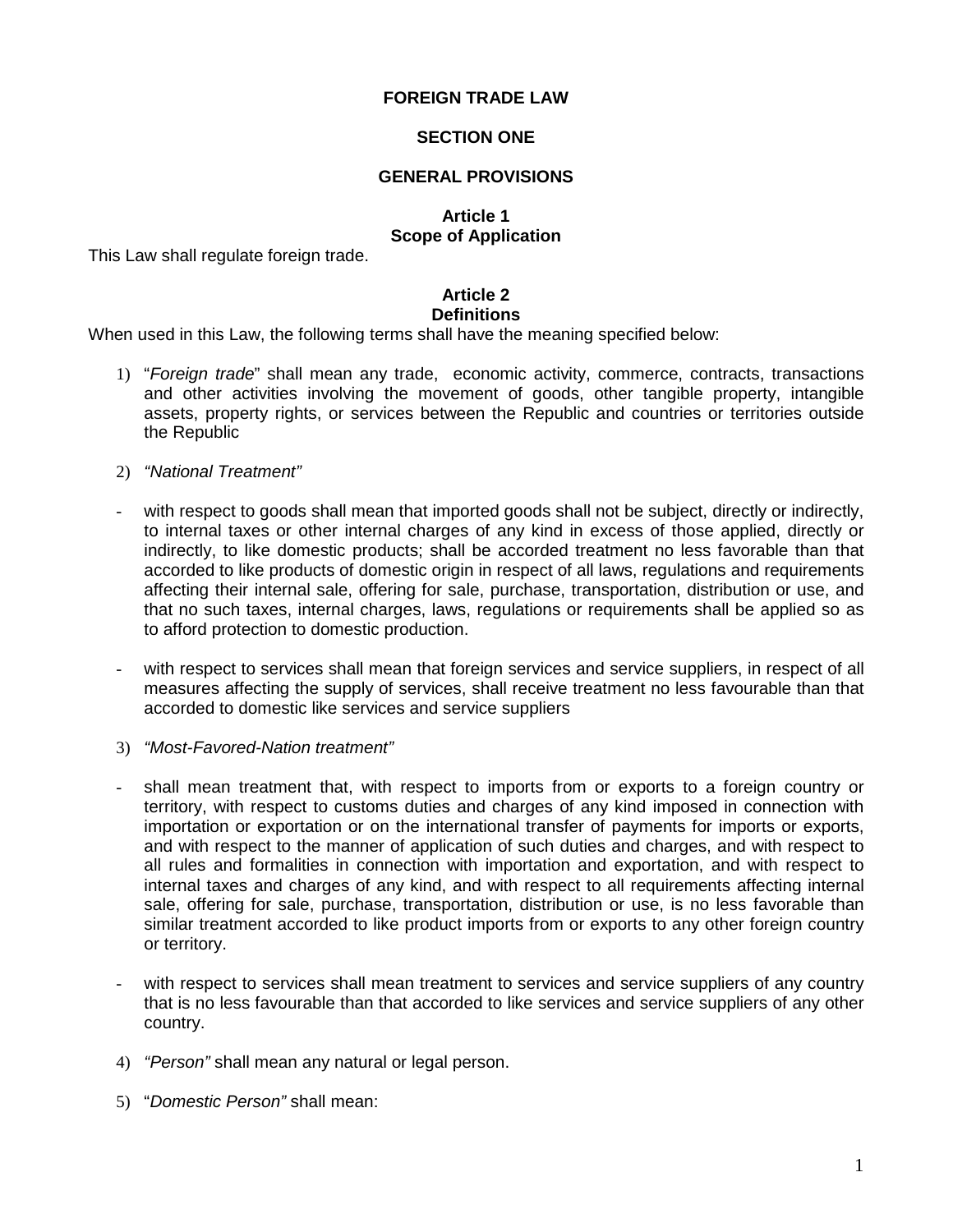- a. any natural person who is domiciled or usually resident in the Republic of Montenegro (hereinafter referred to as: the Republic;
- b. any legal person that has its corporate domicile in the Republic of Montenegro; and
- c. any division or representative office of a foreign legal person in the Republic of Montenegro that
	- is registered in accordance with the law of the Republic;
	- actually conducts its business at its registered address in the Republic; and
	- maintains separate books and operating records at such address.
- 6) "Foreign person" shall mean:
	- a. any natural person who is domiciled or usually resident outside of the Republic; and
	- b. any legal person that has its corporate domicile outside of the Republic
- 7) "Goods" shall mean any movable tangible articles or assets, but not securities, commercial papers or cash.
- 8) "Export of Goods" shall mean the transport or delivery of goods from the territory of the Republic to a foreign country or territory in accordance with the customs legislation.
- 9) "Import" shall mean the transportation or delivery of goods or services from any foreign country or territory into the territory of the Republic in accordance with the customs legislation.
- 10) "Transit" shall mean transportation of goods through the Territory of the Republic without such goods entering the regular commerce of the Republic in accordance with the customs legislation.
- 11) "Restrictive Measure" shall mean any prohibition, quantitative restriction, special charge (other than a tariff, internal tax, or charge for a service actually rendered), condition, license, approval or any other measure imposed by any State Authority having a restrictive effect on Foreign Trade, but shall not include technical regulations .
- 12) "Quantitative restriction" shall mean the highest total value or maximum quantity of certain goods, that may be exported or imported within the prescribed period of time, including the ban on export or import.
- 13) "Quota" shall mean a share in the total value or quantity of exports or imports allocated to certain person or group of persons (exporters or importers).
- 14) "License" shall mean a permission or authority, granted by a State Authority in the administrative procedure, upon an application of an interested person, that is a prior condition for importation or exportation.
- 15) "State Authority" shall mean any executive authority, public institution, ministry, agency, or any other governmental authority that exercises legislative, executive or judicial powers.

# **Article 3**

## **General Principles**

- (1) Foreign Trade shall be unrestricted except as otherwise provided by this Law.
- (2) All persons may conduct Foreign Trade in accordance with their legal and commercial capacities, and in accordance with relevant legislation regulating commercial activities.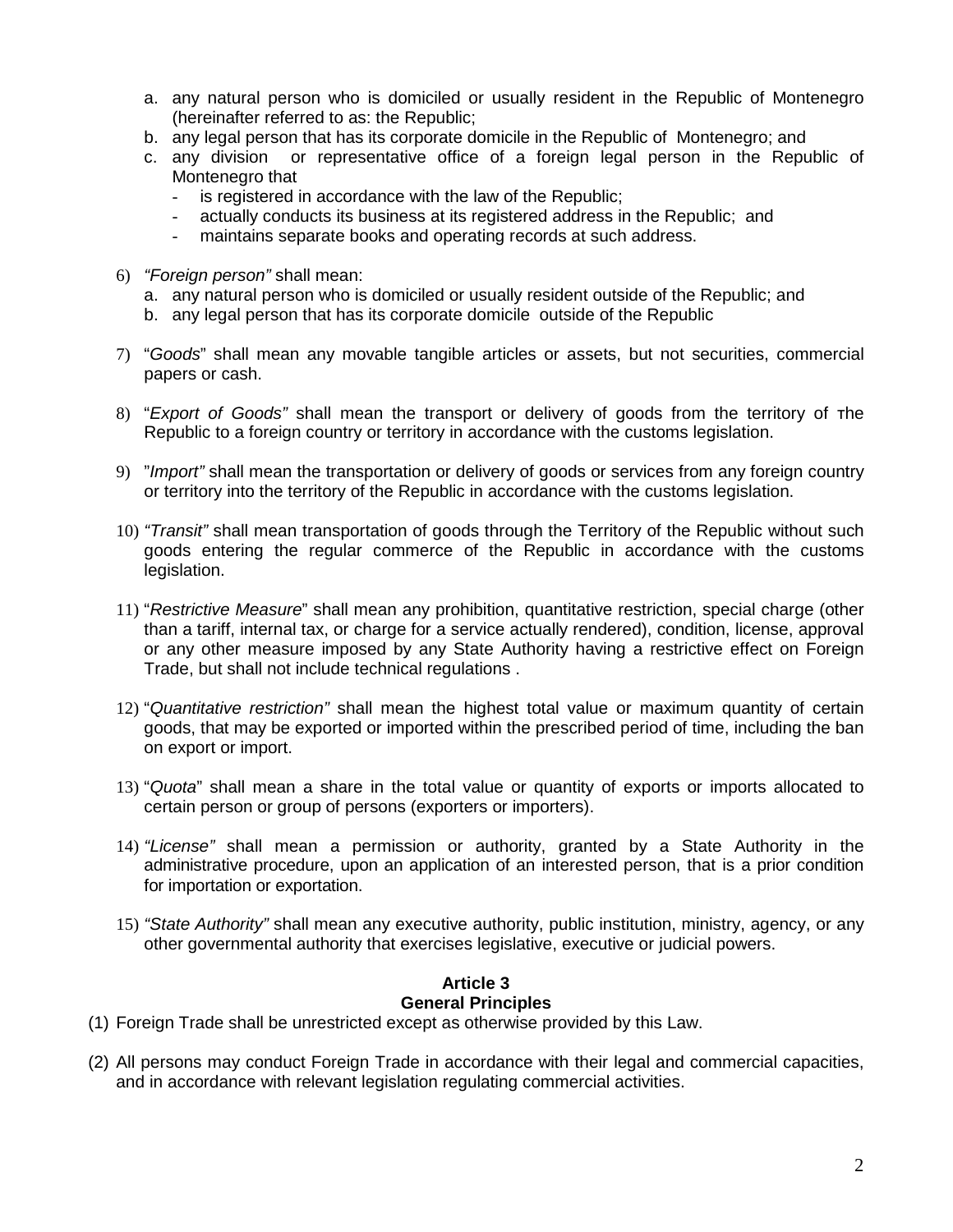- (3) Any legal act administrative authority creating restrictions on foreign trade contrary to the provisions of this Law shall be null and void.
- (4) Formalities conducted in accordance with the provisions of this Law shall not be administered in such a manner as to have a restrictive effect on foreign trade, or to provide disguised protection to domestic products.

#### **Article 4 Right to Establish Restrictive Measures**

The Government of the Republic of Montenegro (hereinafter referred to as: the Government) shall be the only State Authority competent to establish a Restrictive Measure.

## **Article 5 Criteria to Establish Restrictive Measures**

- (1) The Government may establish a Restrictive Measure only:
	- 1) when specifically authorized by this Law;
	- 2) when such Restrictive Measure is necessary to achieve a purpose specified by this Law; and
	- 3) when the type and scope of such Restrictive Measures are limited to the minimum necessary to achieve such purpose.
- (2) A Restrictive Measure referred to in paragraph 1 of this Article must be abolished, or the applicable scope thereof reduced, as and insofar as the reasons justifying its existence cease to exist or upon a change of the conditions of its application.

# **Аrticle 6**

#### **Transparency**

- (1) Unless otherwise specifically provided for in this Law, no Restrictive Measure may take effect until at least 30 days have elapsed since its publication in the "Official Gazette of the Republic of Montenegro."
- (2) The state authority competent for foreign trade (hereinafter referred to as the competent authority) shall provide information regarding the implementation of this Law upon the written request of any interested Person.
- (3) The Government shall, by a specific decision, establish, maintain and make public an Export and Import Control List containing information on goods whose Import and Export are unrestricted, as well as information on goods whose Import or Export are subject to any restrictions under this Law.

## **Article 7 Rights of Appeal**

- (1) The law that governs general administrative procedure shall be applicable to all procedures conducted in accordance with this Law, unless otherwise prescribed by the provisions of this Law.
- (2) Competent Authority referred to in Article 6, paragraph 2 of this Law decides in administrative procedures pursuant this Law.
- (3) An appeal may be lodged against decision referred to in paragraph 2 of this Article.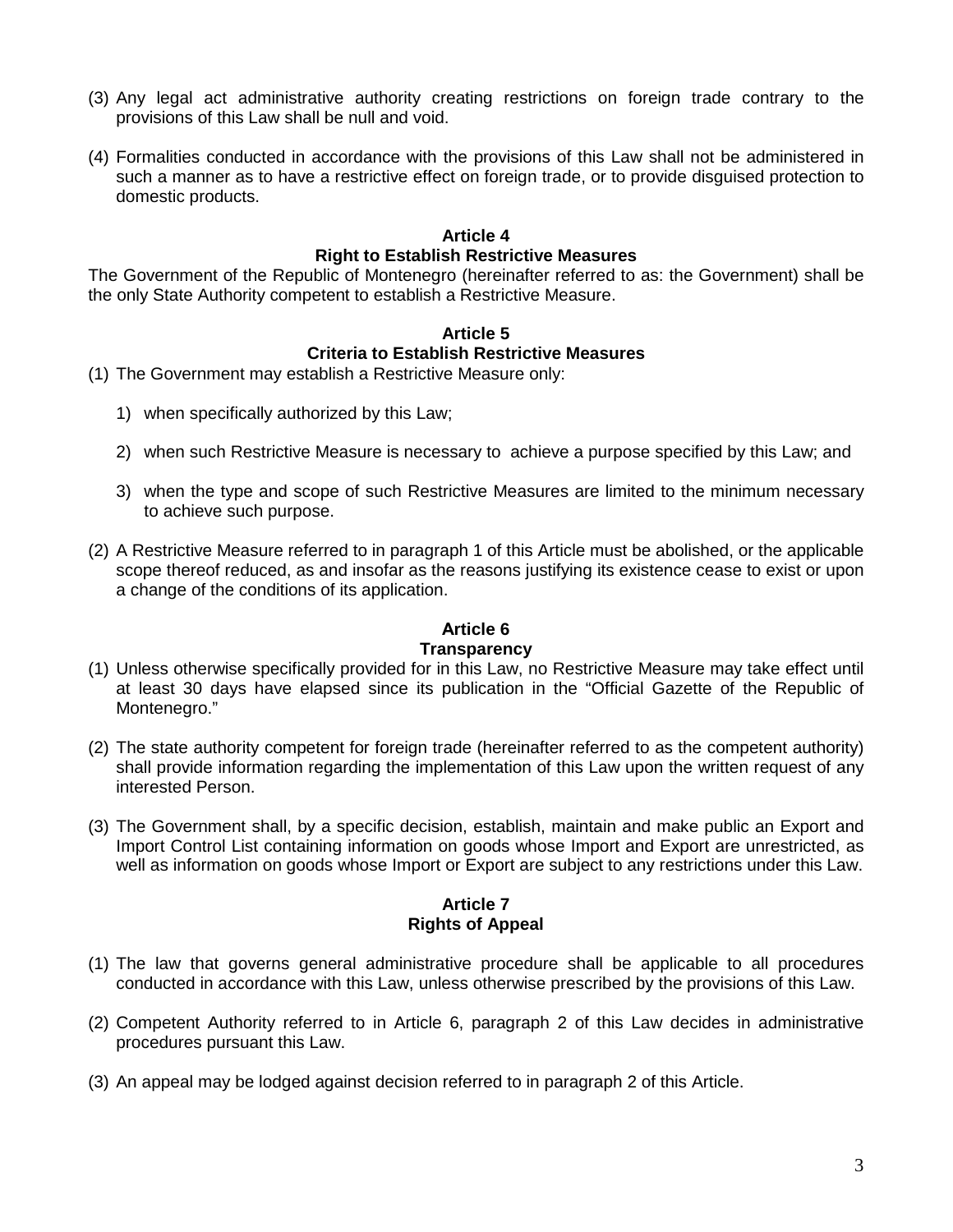(4) There shall be a right of judicial review against decision enacted in appeal procedure referred to in paragraph 3 of this Article

#### **Confidential Information Article 8**

- (1) Any information which is by nature confidential, or which is provided on a confidential basis by parties to any procedure administered under this Law shall, if good cause is shown, be treated as such.
- (2) Information which is by nature confidential referred to in paragraph 1 of this Article shall include information whose disclosure would be of significant competitive advantage to a competitor or would have a significantly adverse effect upon a party supplying the information or upon a party from whom the information has been acquired.
- (3) The authority administering the proceedings or its officials shall not reveal any information received pursuant to this Law and any implementing regulation thereof for which confidential treatment has been requested by its supplier, without specific permission from the supplier.

#### **Article 9 Fees for Services**

- (1) No fees may be imposed in connection with imports or exports except as are clearly related to and necessary to compensate for services actually rendered. Any fees collected in connection with foreign trade shall be limited in amount to the approximate cost of services rendered and shall not represent an indirect protection to domestic products or a means of obtaining revenue for fiscal purposes.
- (2) The Government shall issue a schedule of fees for services that are routinely and regularly provided in connection with Foreign Trade.
- (3) The funds collected pursuant to paragraph 1 of this Article shall be revenue of the budget of the Republic of Montenegro.

# **Article 10 Dispute Resolution**

- (1) Participants in foreign trade may agree on the applicable law to their transactions and choice of competent court or arbitral tribunal.
- (2) Where the applicable law or the forum for dispute resolution was not agreed by the parties, it shall be determined in accordance with the general principles of private international law
- (3) In the case referred to in paragraph 2 of this Article, where a dispute arises in which one party to the dispute is the Government of Montenegro or a state authority, a party that is a Foreign Person may submit such dispute for settlement before the Additional Facility of the International Center for the Settlement of Investment Disputes (ICSID), subject to and in accordance with its Rules.
- (4) Until the Convention of International Center for Settling Investment Disputes (ICSID) is acceded domestic and foreign arbitrations may apply additional rules of ICSID Convention applicable to countries that did not accede to the ICSID Convention.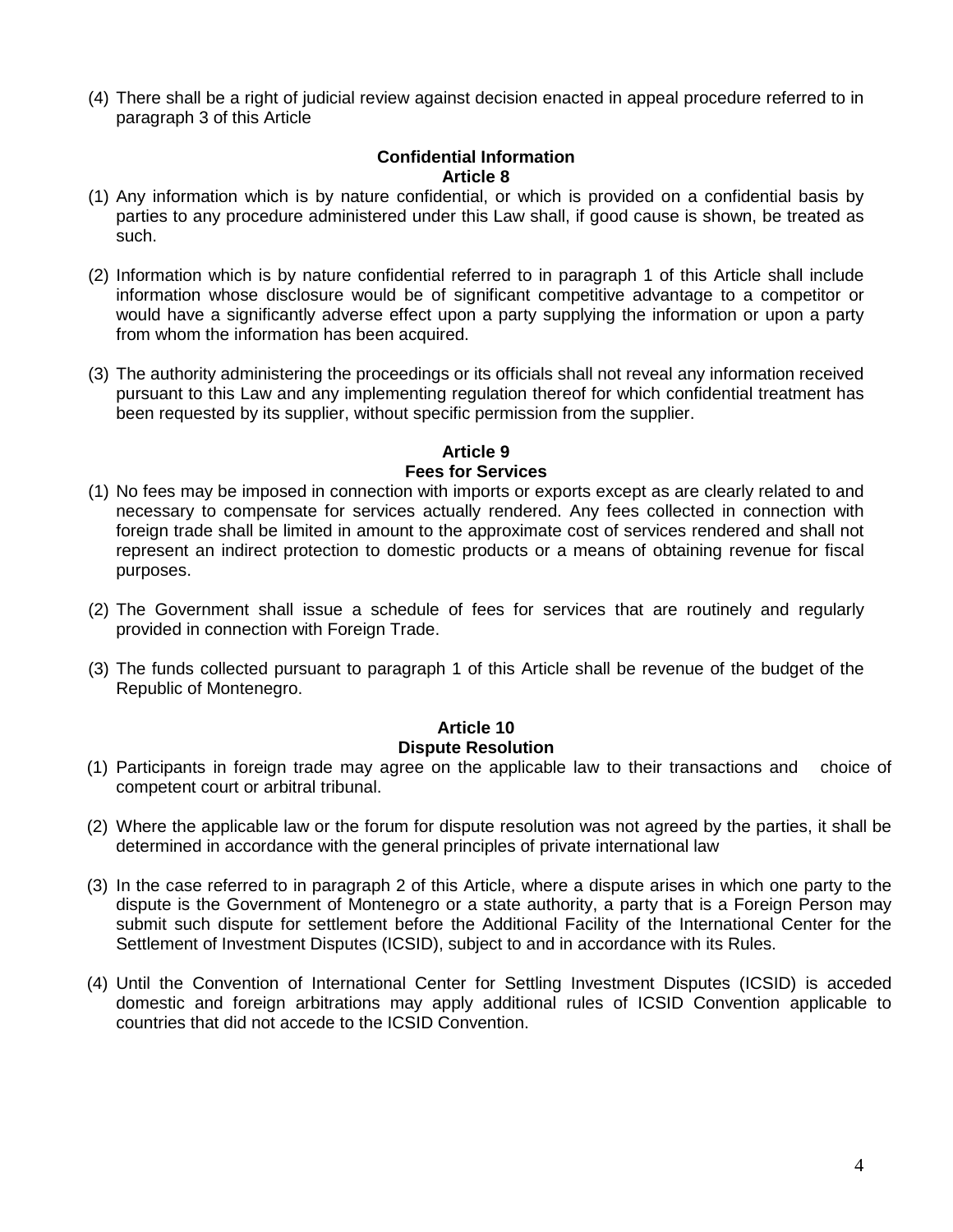#### **SECTION TWO**

## **FOREIGN TRADE IN GOODS**

#### **CHAPTER I**

#### **IMPORT AND EXPORT**

## **Article 11 Right to Import and Export Goods**

Subject to their status under relevant legislation and to the provisions of this Law and other legislation enacted pursuant to this Law, any Person may import or export goods, including but not limited to:

- 1) goods intended for sale, inward or outward processing, or any other commercial transaction, subject to legislation that regulates commercial activities;
- 2) goods intended for own use of legal entities, personal or family use; and
- 3) goods necessary to perform professional activities (entrepreneurs, farmers and natural persons conducting professional activities or providing services).

#### **Article 12**

#### **National Treatment**

- (1) Foreign persons conducting Import or Export of goods in accordance with the provisions of this Law shall be accorded treatment equal to that accorded to domestic persons.
- (2) Imported goods shall be entitled to National Treatment.

#### **Article 13 Most Favored Nation Treatment**

- (1) Imported and Exported goods shall be accorded Most-Favored Nation treatment as required by international agreements binding on the Republic, and otherwise as the Government may decide.
- (2) Most-Favored Nation treatment referred to in paragraph 1 of this Article need not reflect advantages accorded to an adjacent country or territory in order to facilitate frontier traffic, nor advantages granted pursuant to a bilateral or multilateral free trade area or customs union agreement, or pursuant to an interim agreement intended to advance the formation of a free trade area or a customs union.

#### **Article 14 Prohibited Imports**

- (1) Goods shall not be Imported or Transited if trade in such goods is banned under the legislation of the Republic.
- (2) The Government may ban imports, temporary imports or transit of goods if circulation of such goods is banned under the legislation of the country of export, of origin, or of destination of such goods.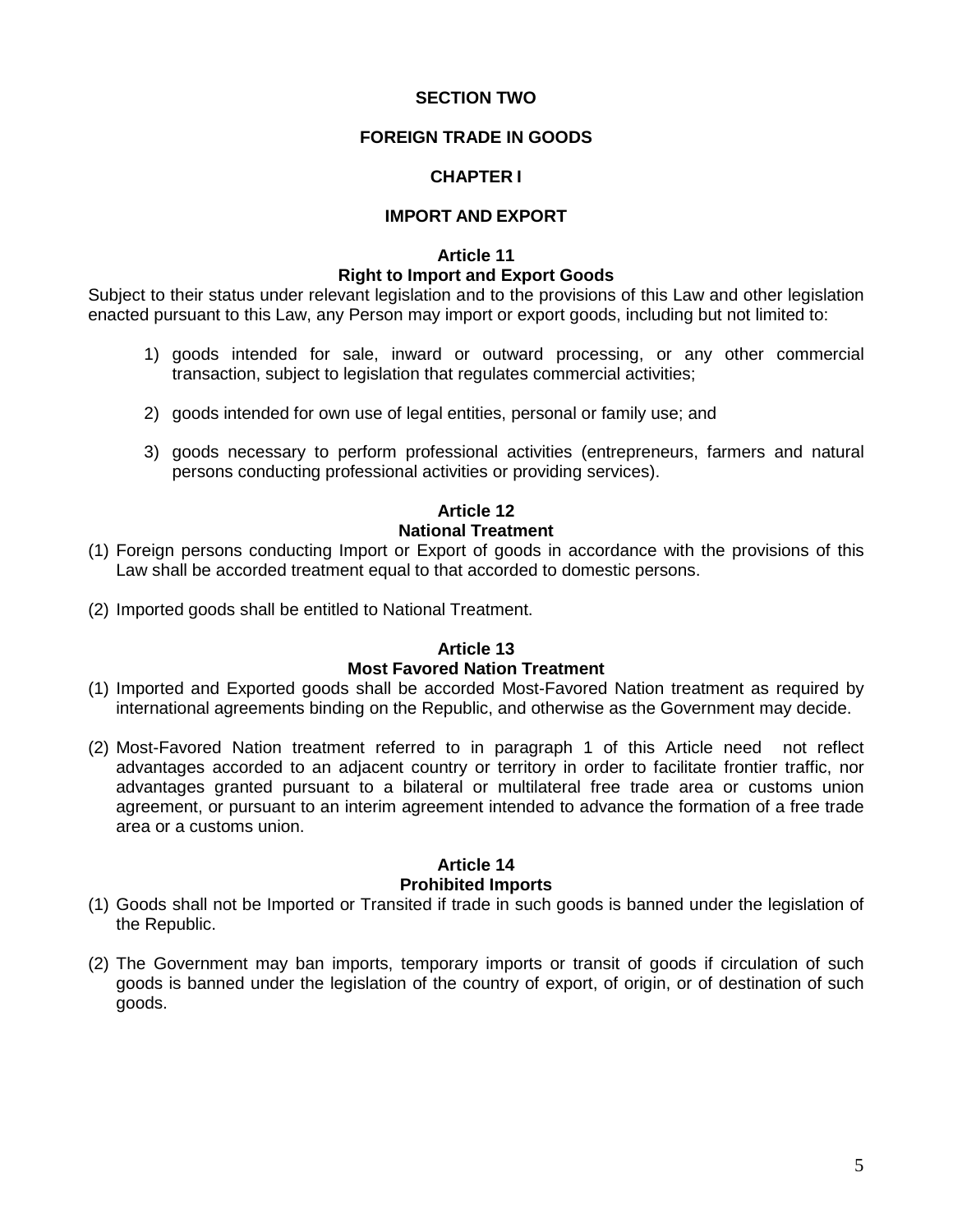## **CHAPTER II**

## **QUANTITATIVE RESTRICTIONS AND LICENSING**

#### **1. QUANTITATIVE RESTRICTIONS**

#### **Article 15**

## **Requirements**

- (1) The Government may impose Quantitative Restrictions on exports only:
	- 1) in case of critical shortages of products essential to the Republic, or for the relief of consequences of such shortages; or
	- 2) in order to protect exhaustible natural recourses, if export restrictions are applied simultaneously with restrictions on domestic production or consumption.
- (2) The Government may impose Quantitative Restrictions on Imports as a safeguard measure pursuant Articles 44-50 of this Law.

## **Article 16**

#### **Notice of Quantity**

The competent authority shall give public notice by specific decision of the total quantity or value of goods permitted to be imported or exported pursuant this Law during a specified period of time, and of any change in such quantity or value.

#### **Article 17 Allocation of Quotas**

- (1) The competent authority shall allocate any quotas on the basis of a public invitation to submit requests for allocation of quotas.
- (2) Public invitation has to be published at least 8 days before the allocation of quotas.
- (3) The competent authority shall allocate quotas on the basis of objective and rational criteria and conditions, defined in the notice of public bid, which shall not have a protective purpose or competition distorting effect, including inter alia:
	- 1) the economically justified quantities of goods under quota;
	- 2) the performance of the applicant in utilizing previously allocated quotas;
	- 3) allocating quotas to persons previously not having been allocated quotas.
- (4) Decisions on quota allocation shall specify conditions to be fulfilled by the persons receiving quotas, including the time, not exceeding one year, during which the quota must be used.
- (5) The competent authority may revoke a decision on quota allocation and allocate the quota to another person, if the person being allocated a quota does not use the quota in accordance with the public bid referred to in paragraph 1 of this Article.
- (6) The number of shipments during the period of validity of the quota shall not be limited.
- (7) The importer shall be free to choose the supplying country and the exporter shall be free to choose the destination country.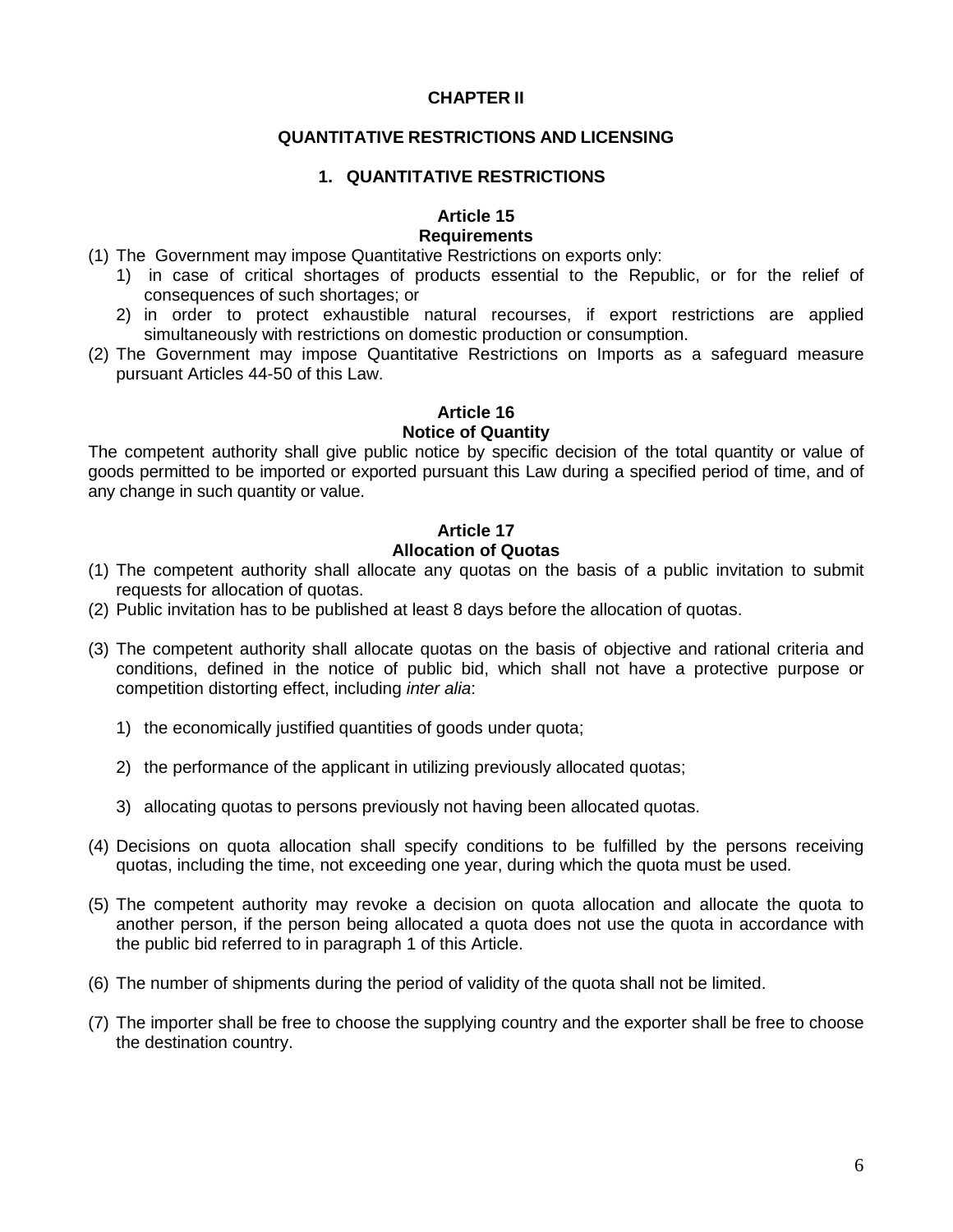#### **Article 18 Quotas Not Transferable**

A Person who has been allocated a quota may not transfer such quota to another Person, nor allow its use by other Person.

#### **2. LICENSES**

#### **Article 19 General Rule**

- (1) The Government may, in accordance with the provisions of this Law, require licenses for the Import, Export, or Transit of certain goods, which shall be based on objective and rational criteria, conditions and procedures.
- (2) The Government may prescribe licenses for administrative or statistical purposes (hereinafter referred to as: automatic license) making sure that such a license does not restrict foreign trade. The system of automatic licenses shall remain in effect for as long as the circumstances which gave rise to its introduction prevail and as long as its underlying administrative purposes cannot be achieved in a more appropriate way.

#### **Article 20**

## **Allowable Criteria for Import and Transit Licenses**

The Government may require Import or Transit licenses only when it is necessary to:

- 1) protect human, animal or plant life or health;
- 2) protect national security;
- 3) protect environment or exhaustible natural resources;
- 4) protect public morals;
- 5) protect intellectual property rights; or
- 6) enforce any special rules related to gold and silver.

## **Article 21 Criteria for Export Licenses**

The Government may require Export licenses only when it is necessary to:

- 1) protect national treasures of artistic, cultural , historic or archaeological value;
- 2) protect endangered species or plants;
- 3) protect national security;
- 4) protect environment or exhaustible natural resources;
- 5) protect intellectual property rights; or
- 6) enforce any special rules for trade in gold and silver.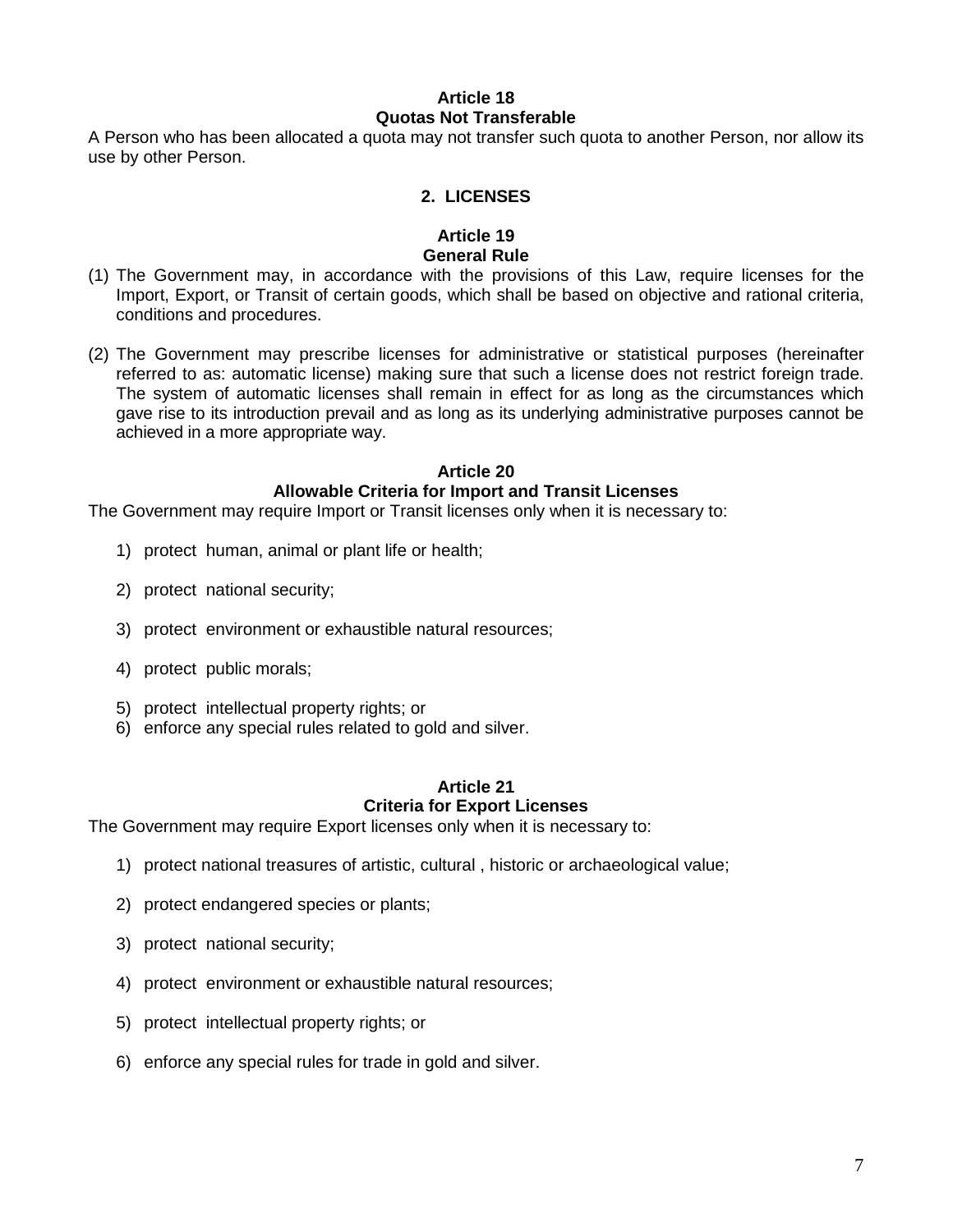#### **Article 22 Authority to Grant Licenses**

- (1) The competent authority shall be the sole authority competent to decide upon applications for Import, Transit or Export licenses.
- (2) When deciding upon applications referred to paragraph 1 of this Article, the competent authority may consult other relevant state bodies if necessary.
- (3) Exceptionally to the provision of paragraph 1 of this Article:
	- 1) The State Authority competent for cultural matters shall decide upon applications for licenses for the Export of artifacts of artistic, cultural, historical and archeological value;
	- 2) The State Authority competent for the protection of animal and plant health shall decide on applications for licenses for the Import of animals, plant and animal products and other goods that may carry or transmit pests, animal disease or zoonozes to plants, animals and humans; and
	- 3) The State Authority competent for environmental protection shall decide on applications for licenses for the Import, Transit or Export of hazardous waste, as well and rare plant and animal species.
	- 4) The State Authority competent for health protection shall decide on applications for licenses for the Import medicines, medical devices and other goods that may be used for medicinal purposes.

#### **Article 23**

## **Time Limits to Decide on License Applications**

- (1) The period for processing applications for Import, Transit, or Export licenses shall not exceed 15 days as of the day of application if applications are considered as and when received, i.e. on a first-come first-served basis.
- (2) Such period shall not exceed 30 days if all applications are considered simultaneously, where such period shall begin to run on the day following the closing date of the announced application period.

## **Article 24 Conditions for Licenses**

- (1) Licenses issued shall specify conditions to be fulfilled by the licensee and the rationale.
- (2) Detailed conditions for issuance of import, export or transit of certain goods shall be specified by the Government.
- (3) Licenses may be issued for one or more types of goods.
- (4) Exceptionally to the provision of paragraph 3 of this Article:
	- 1) in the case of agricultural goods and other goods that may carry a pest or disease that can cause significant harm to the health or life of plants or animals in the Republic, the license shall be issued for a single type of goods;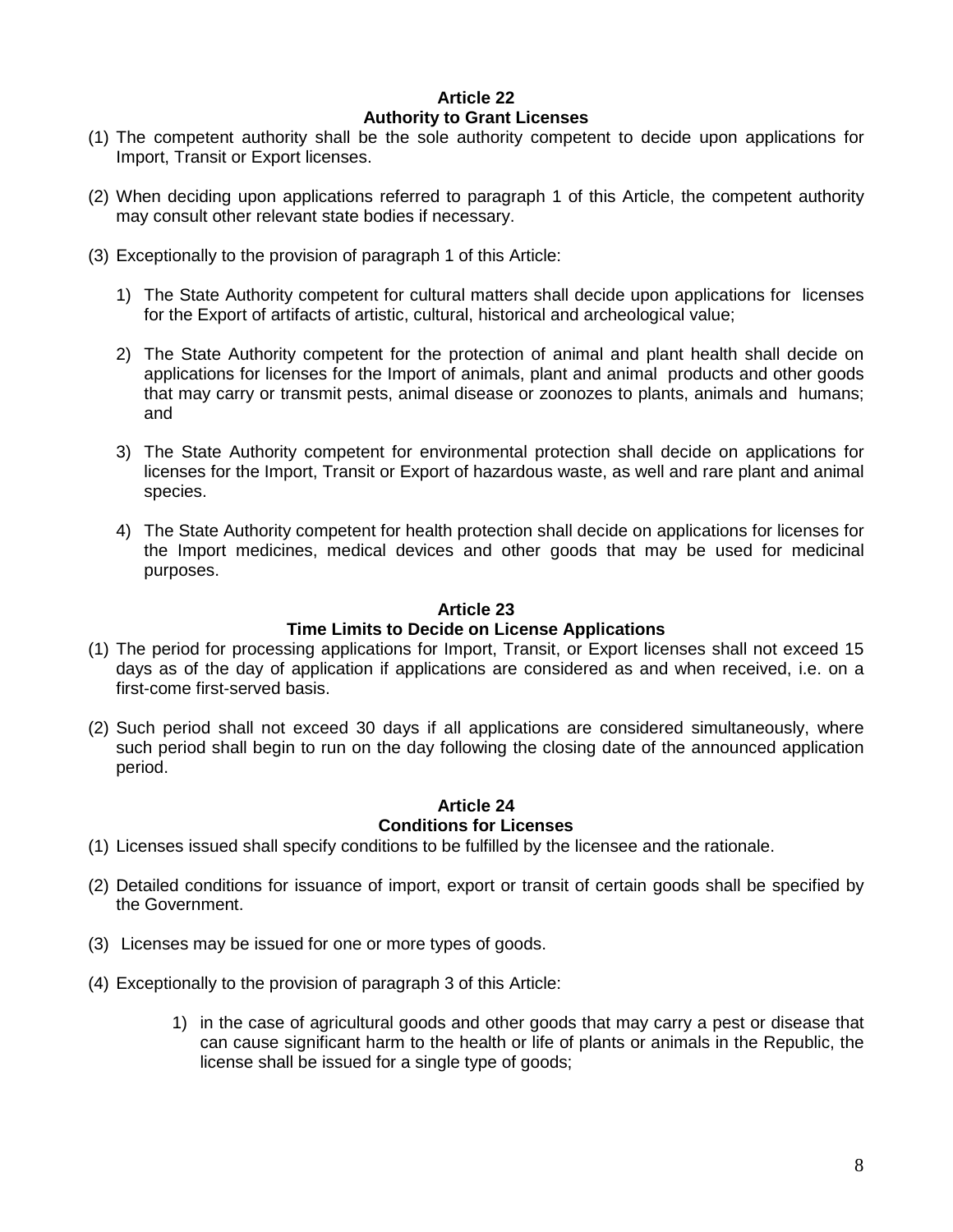2) in the case of artistic, cultural, historical and archeological artifacts the license shall be issued for each particular article or a single license for more articles if they constitute one consignment.

## **Article 25 Procedural Errors**

- (1) An application for issuance of a license shall not be refused for procedural documentation errors that do not alter the basic data contained therein.
- (2) A decision to refuse issuance of a license must be provided to the applicant in writing with the rationale for such decision.

# **Article 26 Cancellation of Licenses**

- (1) Once issued, the issuing authority may cancel a license only if:
	- 1) A decision was made to prohibit the Import or Export of goods subject to such license, in accordance with the provisions of this Law, after the license has been issued;
	- 2) A license holder violates the conditions of a license;
	- 3) A license was issued in violation of this Law or other relevant legislation; or
	- 4) A decision was based on incorrect information or it has been obtained by deceit.
- (2) In cases referred to in paragraph 1, subparagraph 1 of this Article, the license shall not be cancelled for quantities of goods that have been paid for, but not delivered except in the case of urgent circumstances.
- (3) Urgent circumstances referred to in paragraph 2 of this Article include inter alia an outbreak of an animal or plant disease or pest in the Republic, in the case of export of susceptible agricultural goods, or, in the case of import, in the foreign country from which such goods are to be imported, that could cause an unacceptable level of health risk to the human, animal or plant population.

#### **Article 27 Duration of Licenses**

- (1) License shall be valid for the period specified in the license up to a maximum period of one year. The number of shipments during such period shall not be limited.
- (2) The competent authority shall maintain the register of issued licenses.
- (3) The competent authority shall prescribed content and the manner of keeping the registry about issued licenses.

## **Article 27 a)**

(1) An automatic license shall be issued immediately on receipt of a request to the extent administratively feasible, but within a maximum of 10 working days. Automatic license may also be issued in a form of a note on the copy of the application submitted, which contains a specific filing number.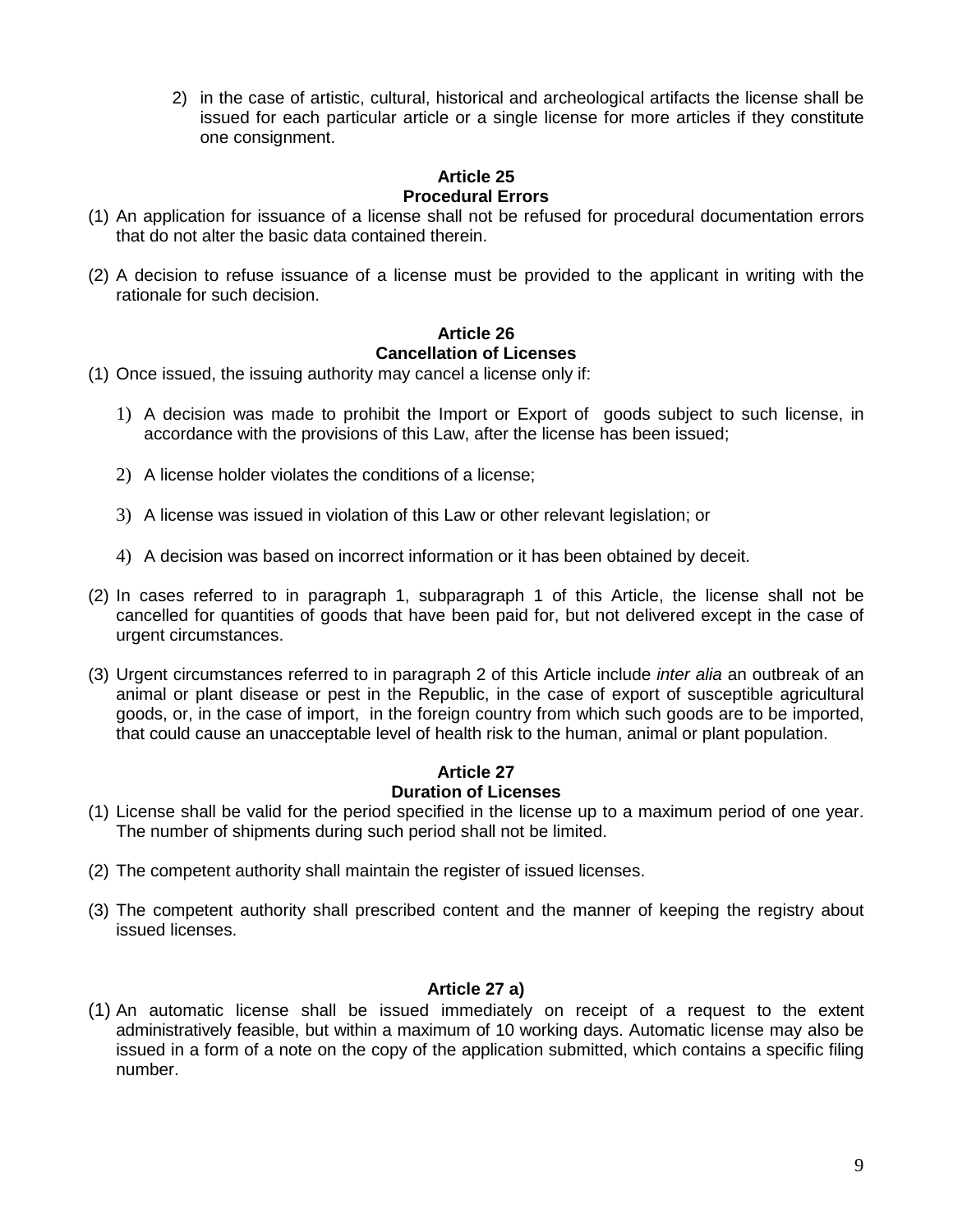- (2) An automatic license shall be issued to each and every applicant who submits the request at any time prior to placing the goods in the appropriate customs procedure accompanied with the proof of payment of a fee for issuing the license, if such fee is payable under the provisions in force..
- (3) An automatic license shall be valid for a period of one year, automatically extendable upon the request of the license holder. Number of validity extensions shall not be limited.

# **CHAPTER III**

## **SPECIAL REQUIREMENTS**

## **Article 28 Certifications**

- (1) Where a contract, domestic or foreign legislation, or international agreement requires that goods being Exported or Imported should be accompanied by certain certificates or certified documents whose issue or certification is not within the purview of a specific authority, such certificates and documents shall be issued or certified by the agency designated by the Government.
- (2) The Government shall establish the manner of issuance of certificates and certification of documents referred to in paragraph 1 of this Article.

#### **Article 29**

## **Veterinary, Sanitary and Phytosanitary Requirements**

- (1) Import, Transit and Export of animals, plants, animal and plant products, and other goods that may carry or transmit pests and disease that may endanger the health of humans and animals, may be prohibited from specific countries or territories thereof based on international recommendations and guidelines, available scientific evidence and the animal and plant health status of such countries or territories relative to that of the Republic.
- (2) Import, Transit and Export of goods shall be subject to relevant veterinary, sanitary and phytosanitary requirements prescribed for particular type of goods, in accordance with the law.

# **Article 30 Technical Regulations**

- (1) Conformity with technical regulations applicable in the Republic may be prescribed as a condition for import of goods.
- (2) Technical regulations, within the meaning of paragraph 1 of this Article, establish mandatory criteria for placing goods into circulation for the purpose of protection of national security, health and life of humans, plants and animals, and environmental protection. Technical regulations shall apply regardless of origin of goods and may encompass characteristics, technical specifications, terminology, symbols, packaging, marking, as well as the process and method of production of goods.
- (3) Conformity with standards cannot be prescribed as a condition for import of goods, except where the standard is an integral part of the technical regulation referred to in paragraph 1 of this Article.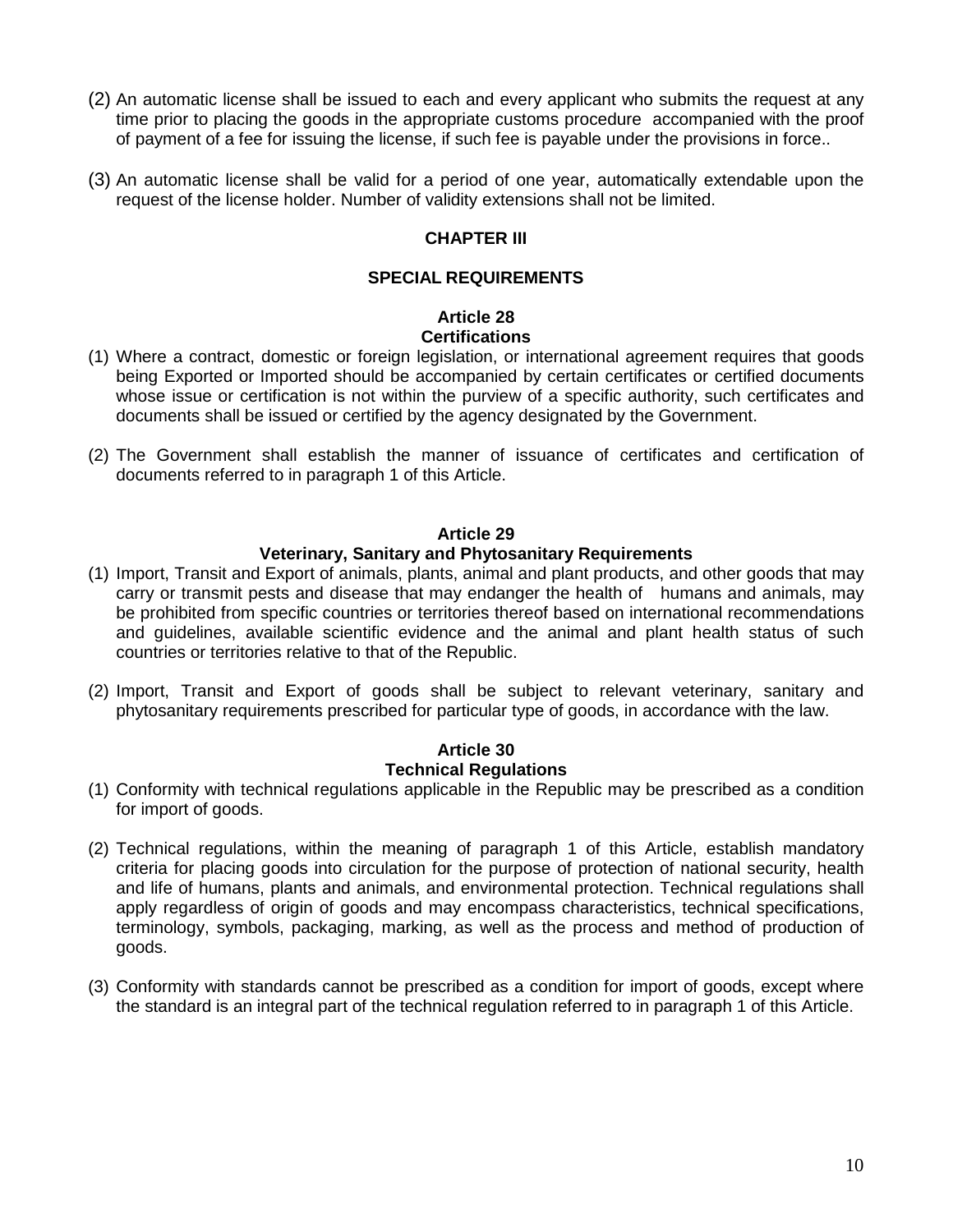#### **SECTION THREE**

## **FOREIGN TRADE IN SERVICES**

#### **Article 31 Scope**

- (1) For the purposes of this Law, foreign trade in services shall mean the supply of services:
	- 1) from the territory of the Republic into the territory of any other country, and from the territory of any other country into the territory of the Republic;
	- 2) by a domestic person to a foreign person on the territory of The Republic;
	- 3) by a domestic person through a commercial presence in the territory of any other country, or by a foreign person through commercial presence in the territory of The Republic; and
	- 4) by a domestic natural person in the territory of any other country, and by a foreign natural person in the territory of the Republic.
- (2) For the purpose of paragraph 1, subparagraph 3 of this Article "commercial presence" shall mean any type of business or professional form of organization.
- (3) Services supplied in the exercise of governmental authority shall not be considered as services within the meaning of paragraph 1 of this article.

# **Article 32 Most Favored Nation Treatment**

Most-favored nation treatment shall be accorded to services supplied by foreign persons in the Republic as required by international agreements binding on the Republic, and otherwise as the Government may decide.

## **Article 33**

#### **National Treatment**

National treatment shall be accorded to foreign persons supplying services in the Republic as required by international agreements binding on the Republic, and otherwise in accordance with the legislation that regulates supply of the particular service.

## **SECTION FOUR**

#### **SPECIAL TRADE MEASURES**

#### **Article 34 General Provision**

- (1) The Government may, in accordance with the provisions of Articles 35-50 of this Law, restrict imports or exports of goods through the introduction of the following special trade measures.
	- 1) anti-dumping duties,
	- 2) countervailing duties, and
	- 3) safeguard measures.
- (2) The Government shall establish the procedure and terms of the implementation of the special trade measures referred to in paragraph 1 of this Article, taking into consideration provisions of relevant WTO agreements and EU legislation.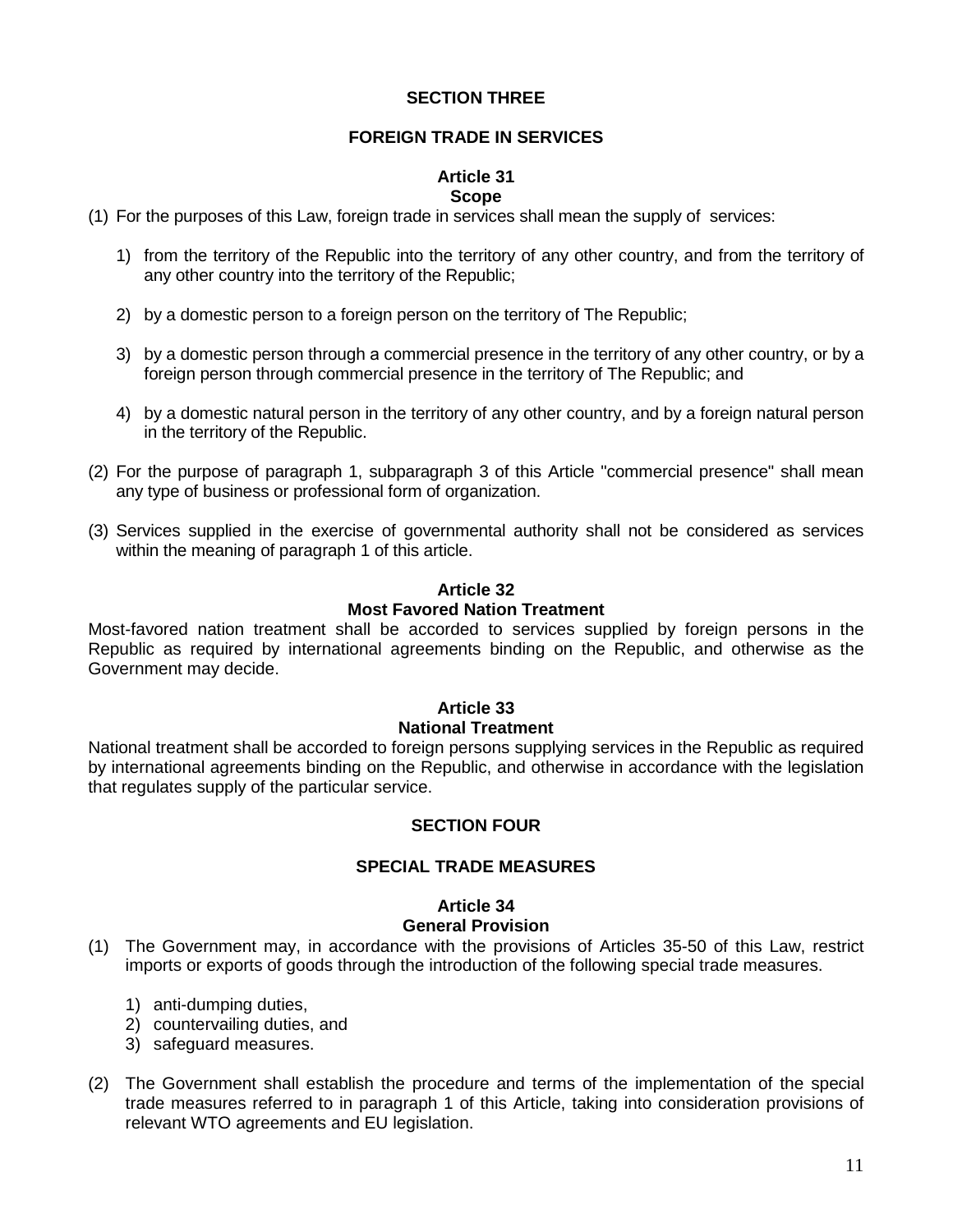## **1. ANTI-DUMPING AND COUNTERVAILING DUTIES**

#### **Article 35 Definitions**

When used in Articles 35-43, the following terms shall have the meaning specified below:

- 1) "Anti-Dumping Duty" shall mean a special duty imposed on importation of goods in order to offset the effects of dumping.
- 2) "Dumping" shall mean importation of goods into the Republic at less than their normal value, under conditions that cause or threaten to cause material injury to an industry established in the Republic or materially retards the establishment of an industry in the Republic.
- 3) "Normal Value" shall be (a) the comparable price for the like product when destined for consumption in the exporting country, in the ordinary course of trade; or (b) if the goods are not sold in the market of the exporting country, either (i) the highest comparable price for the like product for export to any third country with market conditions comparable to those of the Republic or (ii) the cost of production of such goods in the country of origin increased by a reasonable amount for administrative, selling and general costs and for profits.
- 4) "Countervailing Duty" shall mean a special duty imposed on importation of goods in order to offset the effects of any subsidy bestowed, directly or indirectly, in the country of origin or export, for production or export of such goods to the Republic.
- 5) "Subsidy" shall mean any direct or indirect financial or other contribution by a government of the country of origin or export or its bodies, by which a benefit is conferred to a manufacturer or exporter, except where the financial contribution in question is a non-actionable subsidy in accordance with the relevant WTO agreements.
- 6) "Domestic Industry" shall mean domestic producers as a whole of the like products or those of them whose collective output of the products constitutes a major proportion of the total domestic production of those products, except in the case referred to in Article 37, paragraph 3 of this Law.
- 7) "Like Product" shall mean a product which is identical, i.e. alike in all respects to the product under consideration, or in the absence of such a product, another product which, although not alike in all respects, has characteristics closely resembling those of the product under consideration.

#### **Article 36 Criteria for Application**

- (1) The Government may levy an anti-dumping or countervailing duty only where it has been established on the basis of investigations conducted pursuant to the provisions of this Law that:
	- 1) there has been a significant increase in dumped or subsidized imports compared to the level of domestic production or consumption; and
	- 2) there has been significant price undercutting by the dumped or subsidized imports compared with the price of the like domestic product or the prices of such imported products have depressed to a significant degree the price of the like product or have prevented that price from increasing as it would otherwise have done; and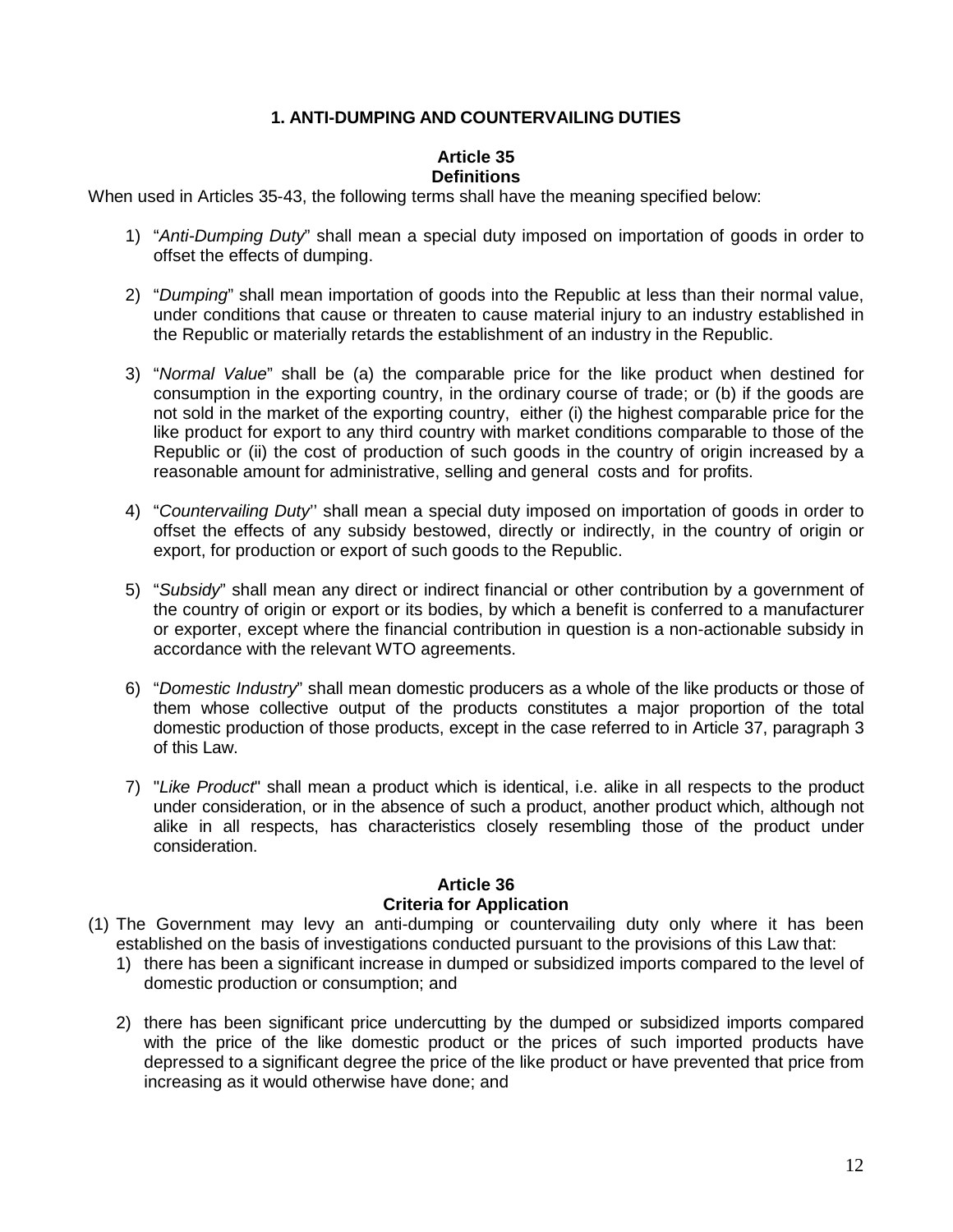- 3) as a result, Material Injury is caused to the domestic industry or there is a threat of such injury to the domestic industry.
- (2) Countervailing or anti-dumping duties shall not be levied if investigations show that the main factors causing injury to the domestic industry are factors other than subsidized or dumped imports
- (3) The Anti-Dumping Duty shall not exceed the lesser of the amount necessary to remove the injury to the domestic industry or the amount of the full margin of dumping, i.e. the difference between the Normal Value of goods and the price for such goods when intended for exports to the Republic.
- (4) The Countervailing Duty shall not exceed the lesser of the amount necessary to remove the injury to the domestic industry or the full amount of subsidy

# **Article 37**

- **Investigating Procedure**
- (1) The competent authority shall conduct an investigation on the basis of a written application made by, or on behalf of the domestic industry.
- (2) The application shall be considered to have been made by or on behalf of the domestic industry if it is submitted by:
	- 1) domestic producers whose total output accounts for more than 25% of the total domestic production of the like product;
	- 2) total collective output of producers referred to in item 1 of this paragraph constitutes more than 50 per cent of the total production of the like product produced by that portion of the domestic producers making the application, expressing either support for or opposition to the application
- (3) Producers related to importers or exporters of the subsidized or dumped products or producers who import such products themselves, must not be treated as a part of a domestic industry.
- (4) The competent authority shall examine the application referred to in paragraph 1 of this Article and determine whether an investigation should be initiated.
- (5) Notwithstanding provisions of paragraph 1 of this Article if there is sufficient evidence on dumping or subsidy, material injury and a causal link, the competent authority may initiate an investigation ex officio.
- (6) The competent authority shall not provide information on any request submitted to initiate an investigation. The competent authority shall notify the decision to initiate an investigation and any subsequent phases in the procedure.
- (7) The investigation shall be concluded within one year after its initiation

#### **Article 38 Application**

The application for initiation of an investigation shall be accompanied by all necessary evidence, including inter alia:

- 1) description of the product;
- 2) information regarding the applicants' share in total volume of the domestic production of the product referred to in item 1 of this Article;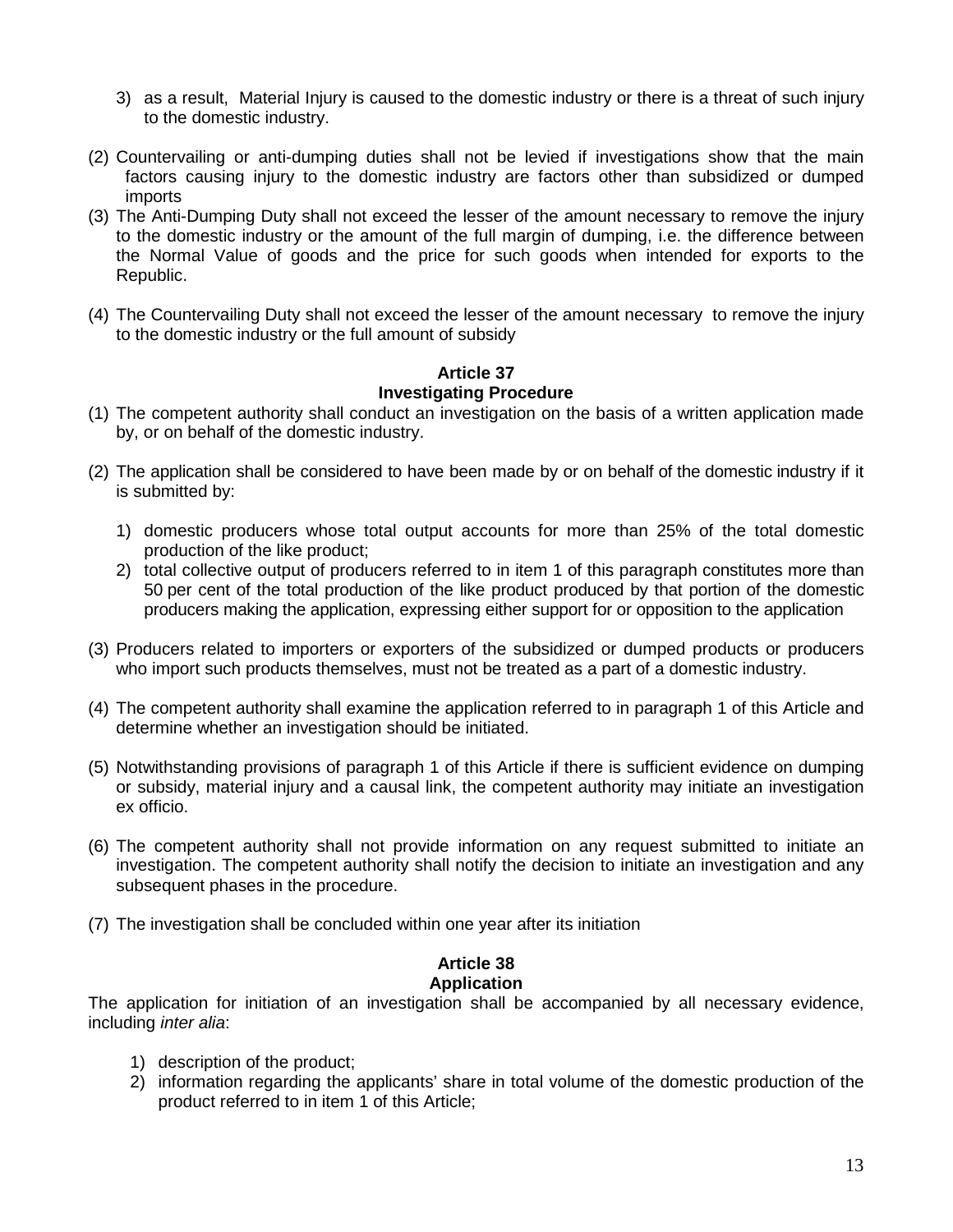- 3) the names of the exporting countries, each known exporter or foreign producer, and a list of the importers of the product referred to in item 1 of this Article; and
- 4) information on the existence of dumping, and/or subsidization, injury to domestic production caused by the dumped or subsidized imports and causal link between dumped or subsidized imports and the injury

# **Article 39 Interested Parties**

- (1) Interested parties, including industrial users of a product subject to investigation and representative consumer organizations, may participate in the investigation and defend their interests, and shall have the right:
	- 1) to meet those parties with adverse interests;
	- 2) to present their views orally;
	- 3) to have at their disposal any relevant non-confidential information.
- (2) The competent authority shall, before a final determination on dumping and/or subsidizing is made, inform all interested parties of the essential facts under consideration, which form the basis for initiation of investigation procedure whether to apply definitive measures and invite their opinions within the period of 30 days, and subsequent to its expiration, shall make a decision

# **Article 40**

# **Decision**

The Government shall, where the existence of dumping or subsidizing was confirmed,, decide whether anti-dumping or countervailing duties should be levied.

#### **Article 41 Provisional Measures**

- (1) The Government may apply provisional measures after the expiry of 60 days from the day of initiation of the investigation if it was determined that:
	- 1) both the existence of dumping and/or subsidizing and of injury to the domestic industry are probable;
	- 2) delay would cause damage which it would be difficult to repair. and
	- 3) interested parties have been given an opportunity to submit data necessary for protection of their interests.
- (2) Provisional measures referred to in paragraph 1 of this Article shall be applied if:
	- 1) the existence of dumping or subsidy and the material injury for the domestic industry has been determined;
	- 2) the delay would cause damage which it would be difficult to repair; and
	- 3) parties to the procedure and other interested parties have been given an opportunity to submit data necessary for protection of their interests.
- (3) Any Decision on application of provisional measures shall be published in the Official Gazette of the Republic of Montenegro.
- (4) The application of provisional measures shall not exceed six months in the case of antidumping duties, and four months in the case of countervailing duties.

# **Article 42**

# **Collection and Reimbursement of Duty**

(1) If the definitive amount of anti-dumping or countervailing duty is higher than the provisional duty paid or the amount estimated for the purpose of the security, the difference shall not be collected.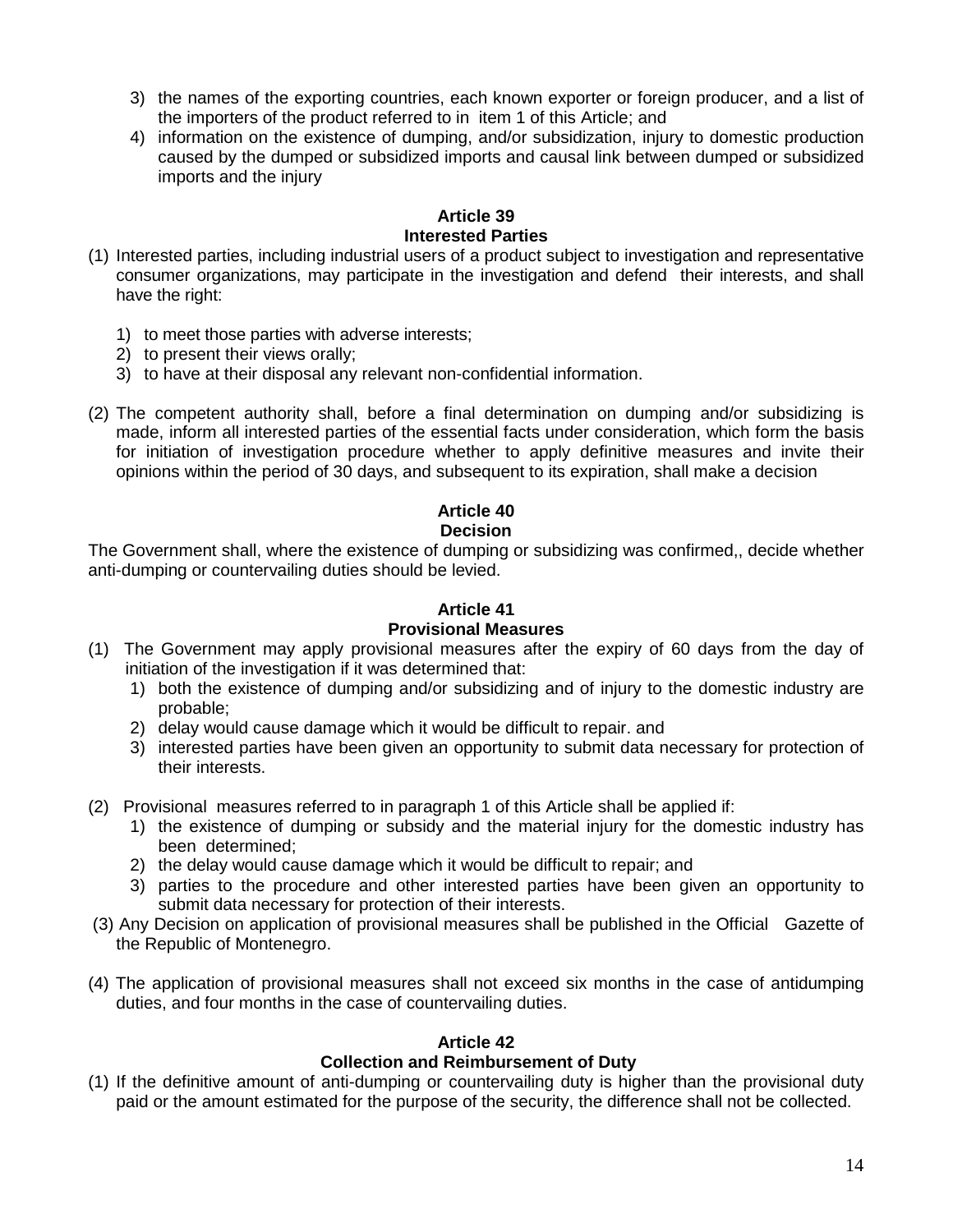(2) If upon completion of investigation proceedings dumping or subsidizing is not found to exist or the definitive duty is lower than the provisional duty paid or the amount of the security, the difference shall be reimbursed without delay

## **Article 43 Duration**

- (1) An anti-dumping or countervailing duty shall remain in force for as long as necessary to remedy an injury, but not exceeding 4 years from its imposition.
- (2) During the period referred to in paragraph 1 of this Article, the competent authority shall review the need for the continued imposition of the duty in accordance with the provisions on investigation procedure of this Law.
- (3) When the review referred to in paragraph 2 of this Article indicates that because of the termination of antidumping or countervailing duty, dumping, subsidy or the causal injury to the domestic industry would be unlikely to continue or recur, the Government shall abolish the antidumping or countervailing duty, as the case may be.

# **2. SAFEGUARD MEASURES**

## **Article 44 Criteria for Application**

- (1) The Government may apply measures in order to remedy the injury and distortions to domestic industry caused by increased imports (hereinafter referred to as: Safeguard Measures) if under the provisions of Articles 45-51 it has been determined that imports of a particular product within a period of time are being imported in such increased quantities, either absolutely or relative to domestic production under conditions as to causes or threaten to cause serious injury to the domestic industry of same or like product.
- (2) "Domestic industry" referred to in paragraph 1 of this Article shall be the producers of the identical, like or directly competitive products whose collective output constitutes major proportion of the total domestic production of such products in the Republic.
- (3) "Serious Injury" referred to in paragraph 1, subparagraph 2 of this Article shall mean a significant overall impairment in the position of a domestic industry.
- (4) Safeguard measures shall be applied to importation of all products referred to in paragraph 1 of this Article irrespective of their country of origin or the country of exportation

## **Article 45**

## **Decision**

- (1) A decision to apply safeguard measures shall be based on the results of the investigation initiated and conducted ex officio by the competent authority.
- (2) The decision on initiation of an investigation shall be published in the Official Gazette of the Republic of Montenegro.

# **Article 46**

## **Form**

- (1) Safeguard measures may take the form of quantitative restriction or tariff increase.
- (2) If a quantitative restriction is used as a safeguard measure, it shall not reduce the quantity of imports below the average level of imports in three representative years preceding such imports.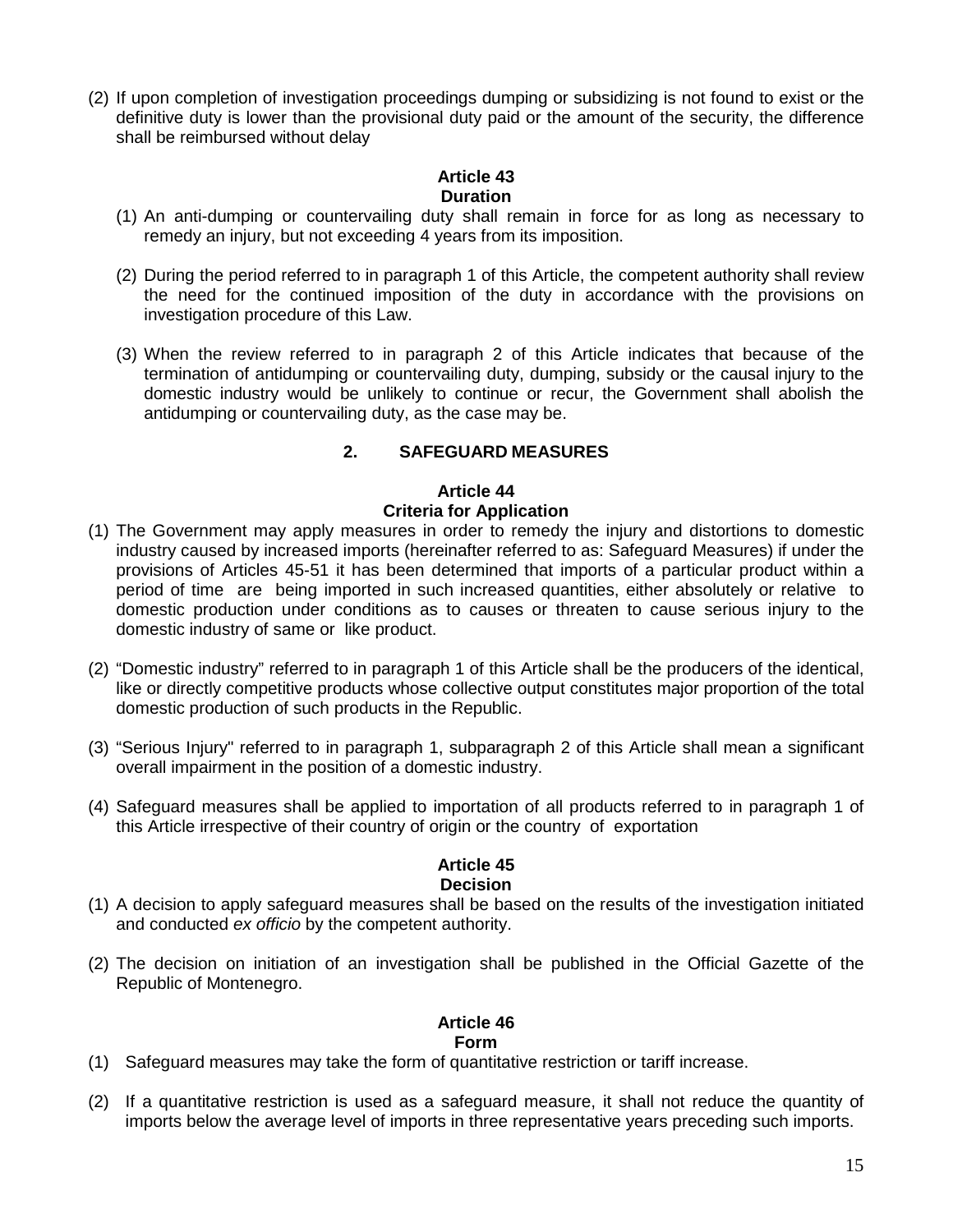(3) Safeguard measure shall apply only to the extent necessary to prevent or remedy serious injury and to facilitate adjustment of the domestic industry.

#### **Article 47 Duration**

- (1) Safeguard measure shall remain in force for as long as necessary to remedy an injury, but not exceeding 4 years from its imposition.
- (2) Exceptionally to the provisions of paragraph 1 of this Article the period of application may be extended provided that the Government has determined, in conformity with the procedures set out in this Chapter, that the safeguard measure continues to be necessary and that there is evidence that the industry is adjusting.
- (3) Safeguard measure that was extended in accordance with provisions of paragraph 2 of this Article shall not be more restrictive than it was before the extension.
- (4) The total period of application of a safeguard measure shall not exceed eight years

# **Article 48 Liberalization**

- (1) Where the duration of a safeguard measure is more than one year, the Government shall progressively liberalize the measure.
- (2) Where the duration of a safeguard measure exceeds three years, the Government shall review the need for application of such measure not later than the mid-term of the period of application of measure.

#### **Article 49 Application of the Safeguard Measure**

- (1) A safeguard measure shall not be applied to the importation of a product that has been previously subject to such measure, before the expiry of a period of time equal to the period of application of such previously applied measure. In any event, such period may not be shorter than two years.
- (2) Exceptionally to the provisions of the paragraph 1 of this Article, the Government may re-apply safeguard measure against the importation of a product, with a duration of 180 days or less, after one year has elapsed if such safeguard measure has not been applied to the same product more than twice in the preceding five-year period.

## **Article 50**

## **Provisional Safeguard Measures**

- (1) The Government may introduce a provisional safeguard measure, for a period not exceeding 200 days, in the form of tariff increase, if the evidence clearly shows that:
	- 1) increased imports have caused or are threatening to cause serious injury to the domestic industry, and
	- 2) delay in introducing safeguard measures would cause injury difficult to repair.
- (2) Any amounts collected pursuant to paragraph 1 of this Article shall be promptly refunded to the importers concerned if the subsequent investigation determines that increased imports have not caused or threatened to cause serious injury to a domestic industry.
- (3) The duration of any provisional safeguard measure shall be calculated in the total duration of the measures referred to in Article 47